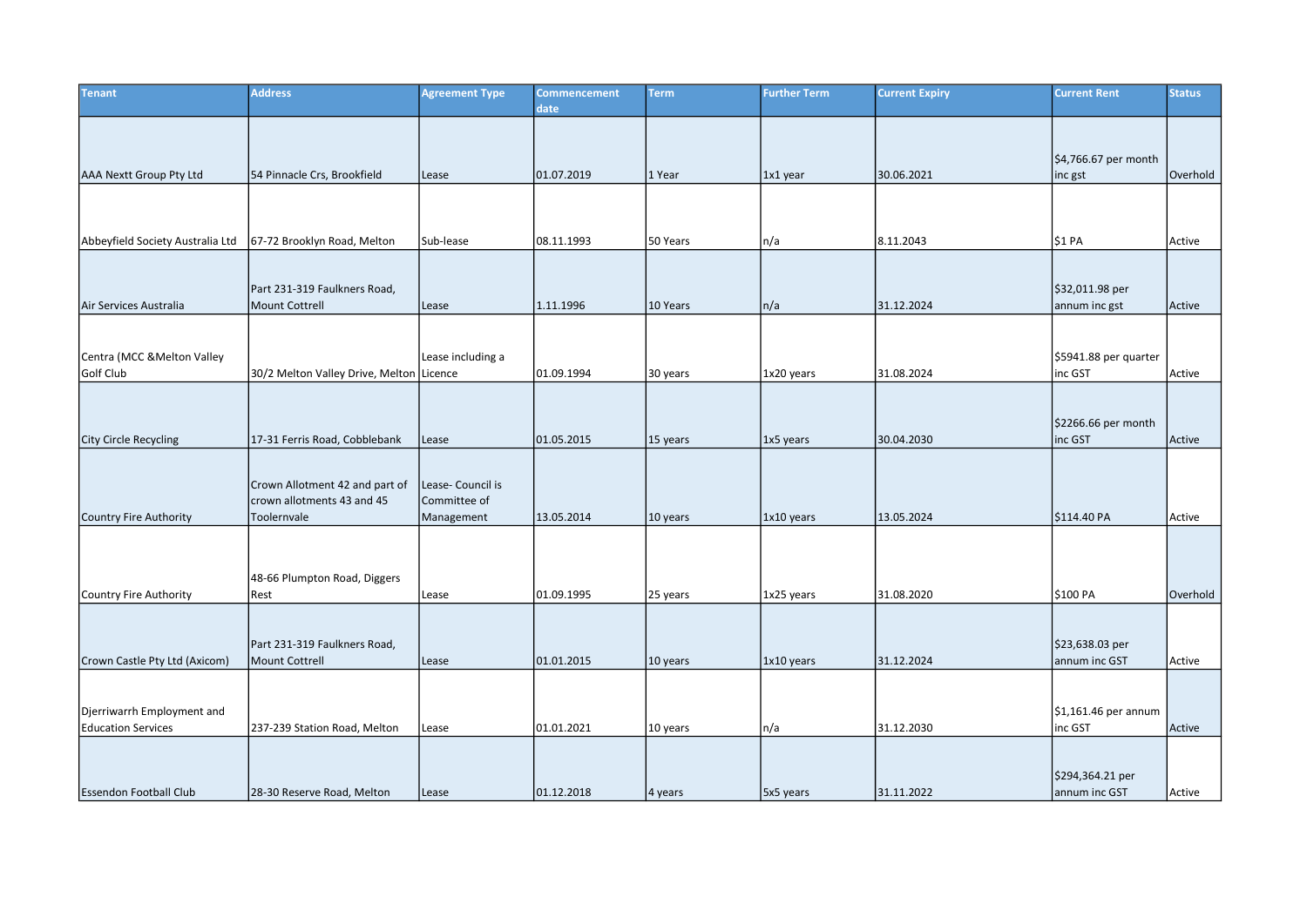| Eynesbury Holdings Pty Ltd/ Villa 479-481 Eynesbury Road, |                                                                                                   |       |            |                  |            |            |                      |          |
|-----------------------------------------------------------|---------------------------------------------------------------------------------------------------|-------|------------|------------------|------------|------------|----------------------|----------|
| World (Vic) Pty Ltd (GEO (VIC))                           | Eynesbury                                                                                         | Lease | 01.03.2021 | 9 years          | n/a        | 28.02.2030 | \$1 PA               | Active   |
|                                                           |                                                                                                   |       |            |                  |            |            |                      |          |
|                                                           |                                                                                                   |       |            |                  |            |            |                      |          |
| Gippsland and Southern Rural                              |                                                                                                   |       |            |                  |            |            | \$11 per annum plus  |          |
| <b>Water</b>                                              | Part 75 Hickey Road, Exford                                                                       | Lease | 01.04.2011 | 10 years         | 2x5 years  | 31.03.2021 | <b>GST</b>           | Active   |
|                                                           |                                                                                                   |       |            |                  |            |            |                      |          |
|                                                           |                                                                                                   |       |            |                  |            |            |                      |          |
| Hope Street Youth and Familiy                             |                                                                                                   |       |            |                  |            |            |                      |          |
| Services                                                  | 26 Cresmont Drive, Melton South Lease                                                             |       | 14.06.2018 | 50 years         | silent     | 13.06.2068 | \$1 PA               | Active   |
|                                                           |                                                                                                   |       |            |                  |            |            |                      |          |
|                                                           |                                                                                                   |       |            |                  |            |            |                      |          |
|                                                           |                                                                                                   |       |            |                  |            | 30.10.2022 |                      |          |
| Kirrip Aboriginal Corporation                             | 26 Exford Road, Melton South                                                                      | Lease | 1.11.2020  | 2 years          | n/a        |            | \$1 PA               | Active   |
|                                                           |                                                                                                   |       |            |                  |            |            |                      |          |
|                                                           |                                                                                                   |       |            | 1 week and 1 day |            |            |                      |          |
| Lions Club of Melton Inc                                  | Police Paddock, High St, Melton                                                                   | Lease | 03.11.2014 | each year        | silent     | 21.11.2017 | \$1 PA               | Expired  |
|                                                           |                                                                                                   |       |            |                  |            |            |                      |          |
|                                                           |                                                                                                   |       |            |                  |            |            |                      |          |
|                                                           |                                                                                                   |       |            |                  |            |            | \$1,358.00 per annum |          |
| Melton Bowling Club                                       | 24-26 Reserve Road, Melton                                                                        | Lease | 30.01.2006 | 10 years         | 2x5 years  | 29.01.2016 | inc GST              | Overhold |
|                                                           |                                                                                                   |       |            |                  |            |            |                      |          |
|                                                           |                                                                                                   |       |            |                  |            |            |                      |          |
|                                                           |                                                                                                   |       |            |                  |            |            |                      |          |
| Melton Pistol Club                                        | 398-466 Clarkes Road, Brookfield Lease                                                            |       | 01.01.2000 | 15 years         | silent     | 31.12.2014 | \$1 PA               | Overhold |
|                                                           |                                                                                                   |       |            |                  |            |            |                      |          |
|                                                           | Part of DJ Cunningham Centre                                                                      |       |            |                  |            |            |                      |          |
|                                                           | within Mt Carberry Reserve<br>Melton South Community Centre 31-41 Exford Road, Melton South Lease |       | 30.12.2014 |                  | 1 x2 years | 29.12.2019 | \$1 PA               | Overhold |
| Minister of Finance for an on                             |                                                                                                   |       |            | 5 years          |            |            | \$3,304.51 per month |          |
| behalf of the State of Victoria                           | 31-34 Exford Road, Melton South Lease                                                             |       | 01.08.2020 | 2 years          | n/a        | 31.07.2022 | inc GST              | Active   |
|                                                           |                                                                                                   |       |            |                  |            |            |                      |          |
|                                                           |                                                                                                   |       |            |                  |            |            |                      |          |
|                                                           |                                                                                                   |       |            |                  |            |            |                      |          |
|                                                           | 1-31 Freelands Drive, Burnside                                                                    |       |            |                  |            |            | \$14,003.88 per      |          |
| Optus Mobile Pty Limited                                  | <b>Heights</b>                                                                                    | Lease | 01.10.2017 | 20 years         | silent     | 30.09.2037 | annum inc GST        | Active   |
|                                                           |                                                                                                   |       |            |                  |            |            |                      |          |
|                                                           |                                                                                                   |       |            |                  |            |            |                      |          |
|                                                           |                                                                                                   |       |            |                  |            |            |                      |          |
| Powercor Australia Pty Ltd                                | 20-60 Omarama Way, Taylors Hill Lease                                                             |       | 18.02.2012 | 30 years         | 1x30 years | 17.02.2042 | \$0.10 PA            | Active   |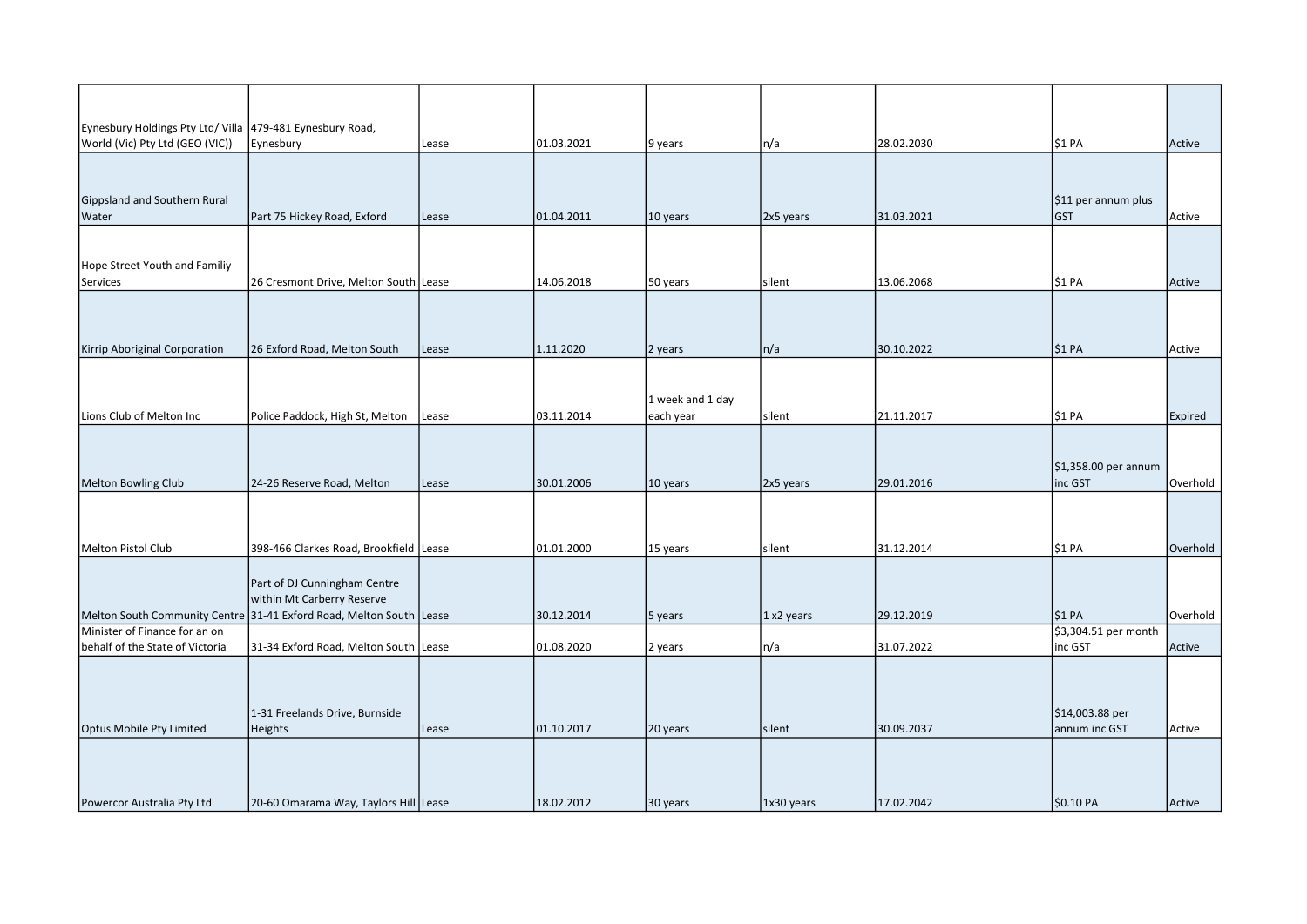| Powercor Australia Pty Ltd                                                        | Part 231-319 Faulkners Road,<br><b>Mount Cottrell</b>                                        | Lease | 01.06.1997 | 10 years                     | n/a            | 31.05.2027                                                 | \$12,596.10 per<br>annum inc GST | Active  |
|-----------------------------------------------------------------------------------|----------------------------------------------------------------------------------------------|-------|------------|------------------------------|----------------|------------------------------------------------------------|----------------------------------|---------|
|                                                                                   |                                                                                              |       |            |                              |                |                                                            |                                  |         |
| Powercor Australia Pty Ltd                                                        | 132 Bridge Road, Strathtulloh                                                                | Lease | 02.09.2016 | 50 years                     | n/a            | 01.09.2066                                                 | \$1 PA                           | Active  |
|                                                                                   |                                                                                              |       |            |                              |                |                                                            |                                  |         |
| Powercor Ltd                                                                      | 46 City Vista Crt, Fraser Rise                                                               | Lease | 18.12.2018 | 50 years                     | n/a            | 17.12.2068                                                 | \$0.10 PA                        | Active  |
|                                                                                   |                                                                                              |       |            |                              |                |                                                            |                                  |         |
| Private Individual                                                                | 70 Vista Drive, Melton                                                                       | Lease | 01.05.2000 | 9 years                      | n/a            | 30.04.2018                                                 | <b>\$1 PA</b>                    | Expired |
| Private Individual trading as Little 323 High St, Melton (Council as<br>Gemz Café | Committee of Management)                                                                     | Lease | 10.10.2015 | 3 years                      | 1x3 years      | 09.10.2021                                                 | \$20,019.96 per<br>annum inc GST | Expired |
| Rotary Club of Melton                                                             | 93-99 Brooklyn Rd, Melton South Lease                                                        |       | 01.01.1997 | month by month<br>(periodic) | n/a            | periodic                                                   | \$1 PA                           | Expired |
| Scope (Vic) Pty Ltd                                                               | 5 Henry Street, Melton                                                                       | Lease | 01.09.2021 | 3 years                      | n/a            | 31.08.2024                                                 | \$23,850.35 per<br>annum inc GST | Active  |
| Scope (Vic) Pty Ltd                                                               | 237-239 Station Road, Melton<br>(Melton Central)                                             | Lease | 27.07.2021 | 2 years                      | 2x 2years each | 26.07.2023                                                 | \$25,941.96 per<br>annum inc GST | Active  |
| <b>SOHO Living Pty Ltd</b>                                                        | 1027-1051 Taylors Road,<br>Deanside                                                          | Lease | 23.02.2021 | 2 years and 4 months         | n/a            | 22.06.2023 or until the land is<br>transferred to VicRoads | $$11,500$ per annum<br>plus GST  | Active  |
| Sunshine George Cross Soccer<br>Club Limited                                      | 52,70 and 84 Orbis Road, Fraser<br>Rise (Taylors Hill West Reserve/<br>City Vista Pavillion) | Lease | 12.04.2018 | 20 years                     | n/a            | 20 years after practical completion \$1 PA                 |                                  | Active  |
| The Scout Association of<br>Australia Victoria Branch                             | 47 Blackwood Drive, Melton<br>South                                                          | Lease | 01.07.1996 | 10 years                     | n/a            | 30.06.2016                                                 | \$1PA                            | Active  |